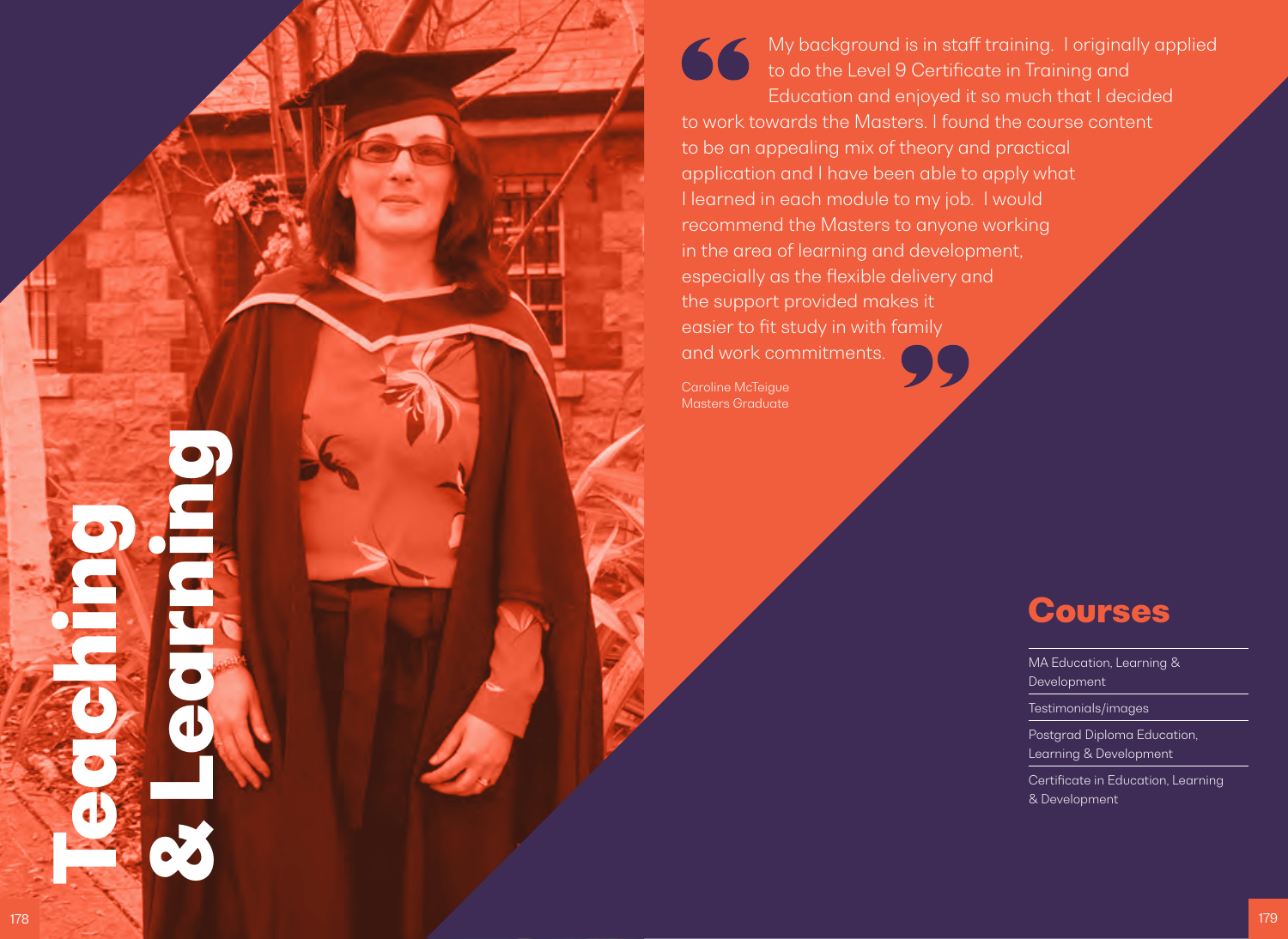# Motivate and engage learners

This programme aims to support, inspire and challenge participants professional practice by providing them with the underpinning concepts, theories and practices associated with the implementation of effective learning for all learners.

Participants on the programme explore and evaluate contemporary learning theories, and learn to implement practical strategies to motivate and engage their learners, participants or clients. Some of these strategies involve using technology to enhance the multiple ways of reaching and

engaging learners. Participants build on their existing skills and develop their expertise in designing, implementing and evaluating effective learning programmes, including accredited and non-accredited programmes.

# Community of practitioners

This programme is designed to create a collaborative, inquisitive, reflective and inclusive community of practitioners. It offers practitioners from a range of education, learning and development contexts opportunities to learn with and from each other. It also provides the opportunity to challenge their assumptions and practices within a critical and collegial community of practitioners.

The inclusive nature of this programme is based on engaging those who support adults learning within accredited and formal educational settings such as higher education as well as non-accredited learning within organisations.

# **Elective** Specialism

<u>ہے</u>

ᇚ

Elective specialism provides the participant with choice so that they can choose modules to align with their individual educational and training needs or career development.



Free car parking on our South Circular Road campus.



# Flexible Schedule and Support

The programme is offered in a part-time blended format with approximately one workshop on campus per month (Saturday), a weekly release of non-live lectures to be watched in your own time, weekly webinars and drop-in sessions. This format facilitates learners who are engaged in full-time or part-time roles. Participants are also supported throughout the programme with additional skills workshops.

The certificate is an incredibly focused programme providing practical knowledge that can be readily applied to your teaching practice. The lecturers guide you through the modules, encourage discussion with your peers and make you feel part of the wider education community. I thoroughly recommend this course for anyone involved in higher education and training.









Danielle Townsend

**Graduate** 



I found the Masters in Training and Education hugely beneficial to my pedagogical practice and my understanding of both learners' needs and the wider education landscape. The topics covered on this programme complemented my teaching and provided me with a deep understanding of the third level education sector along with a comprehensive toolbox of pedagogical techniques that I use throughout my teaching practice today. I would recommend it to anyone involved in or contemplating a move to teaching in third-level education.

Aoife O'Donnell Masters Graduate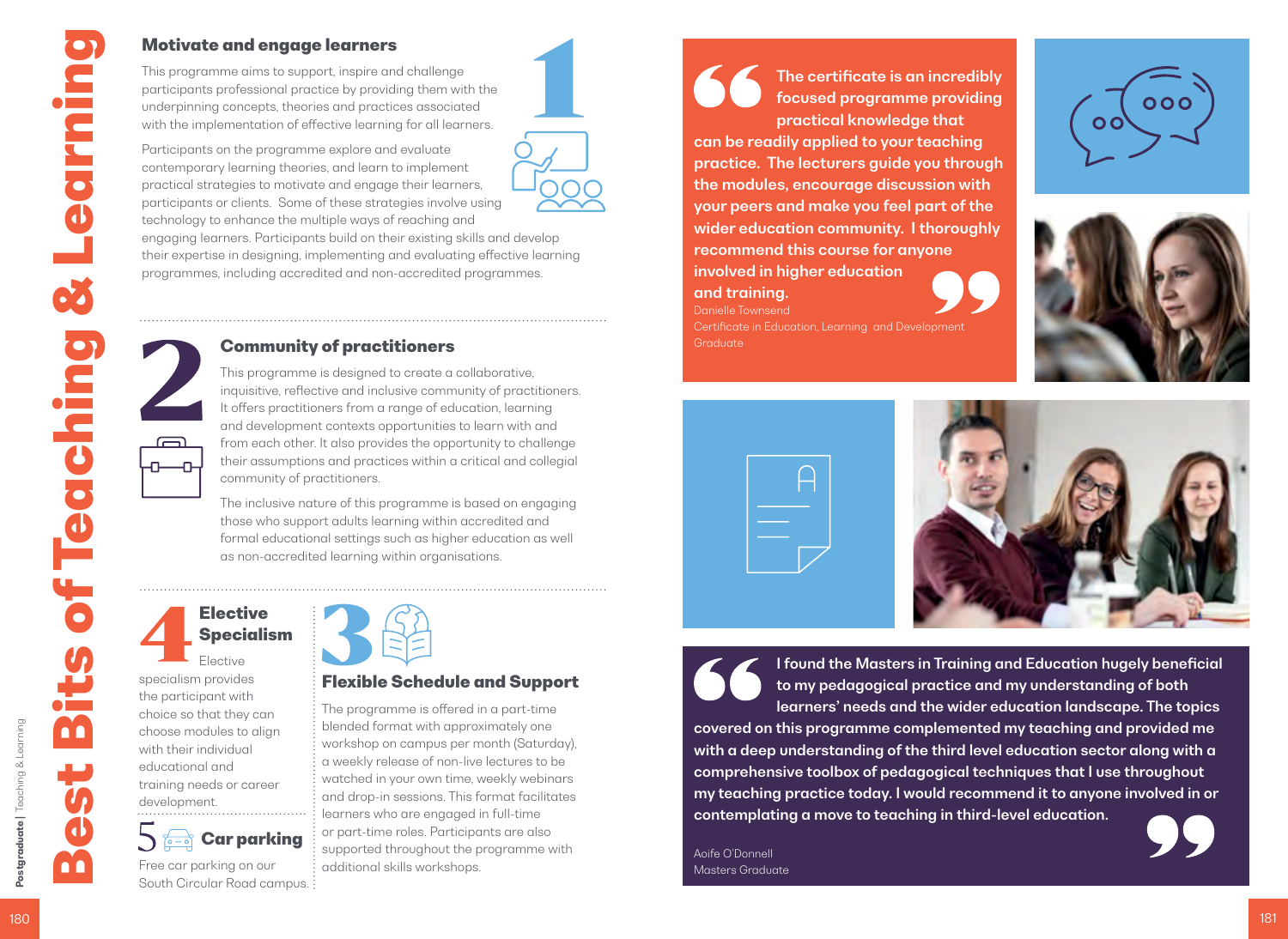# MA in Education, Learning and Development

### About the Course

The programme aims to challenge participants to question and revitalise their professional practice by building on their existing knowledge and skills. Through this programme, participants will master the various techniques to motivate and engage their learners, participants or clients, in line with best practice. Participants will develop their expertise in designing, implementing and evaluating effective learning programmes, including accredited and nonaccredited programmes. Through collaborative group tasks, peer reflection and discussion, participants from a variety of different backgrounds will learn from and with each other. This programme is ideal for those who feel they lack the theoretical underpinnings to challenge and inform their practice, or who feel they need to energise their practice with new insights from research.

#### **Careers**

The programme aims to further the careers of learning and development practitioners and prepare them for leadership roles in their field At a national level, there is an increasing need for adult educators to have formal qualifications. Many who support learners in an organisational context such as role holders in L&D or HR departments may have a degree in Human Resources or in Business. The individual and/or the organisation may want to have a higher level or specialist qualification to support and inform their role.

## Programme Delivery

Contact time is delivered using a variety of methods; via face-to-face workshops on campus, recorded lectures, online webinars and online drop-in mentoring sessions. For the dissertation, there are on-campus workshops which are live-streamed and recorded as well as one-to-one meetings with your supervisor.

Apply direct: www.griffith.ie Course duration: 2 years Part-Time, Blended Award Level: **Level 9** Validated by: **QQI** 

# Course Content

#### SEMESTER ONE

- Professional Practice
- Learning Designs: Contexts and Considerations

**O** DUBLIN

#### SEMESTER TWO & THREE

- Strategic Learning and Development
- Psychology of Learning
- Research Methods
- Equality, Diversity and Inclusion
- Personal and Professional Development

#### ELECTIVE MODULES (choose two)

- Emergent Learning Technologies
- Innovation for Learning
- Supervision of Research Projects
- Workplace Learning
- Learning Analytics

#### SEMESTER FOUR (DISSERTATION)

 There are two dissertation options; written dissertation or dissertation by practice.

#### Entry Requirements

Applicants must hold a Level 8 degree in their area of expertise. They must also have a minimum of 50 hours training or lecturing experience with adult learners. Applicants who do meet the eligibility criteria but who may have prior academic and/or professional experience relevant to the programme may apply to the College for consideration of their Accredited Prior Learning (APL) or Accredited Prior Experiential Learning (APEL) in accordance with Griffith College's APL/APEL procedures.

## **Progression**

On completion of this Masters, learners may go on to study a PhD in the area.

I manage a busy department in an area which is heavily regulated and requires constant upskilling. I am also an associate lecturer in TUD. I decided it was time to work towards a recognised postgraduate qualification in Training and Education. I found this programme very useful in the design and assessment of educational programmes as well as preparing me for my dissertation. I really enjoyed my time at Griffith and although the programme was challenging at times the support from the lecturers was a big contributor to my successful completion of the programme. I would highly recommend studying at Griffith College Dublin, I made some great lifelong friends and I am a much more competent and capable Lecturer and I have grown as a person both professionally and personally.

#### Michelle Kelly

Masters in Education, Learning and Development Graduate